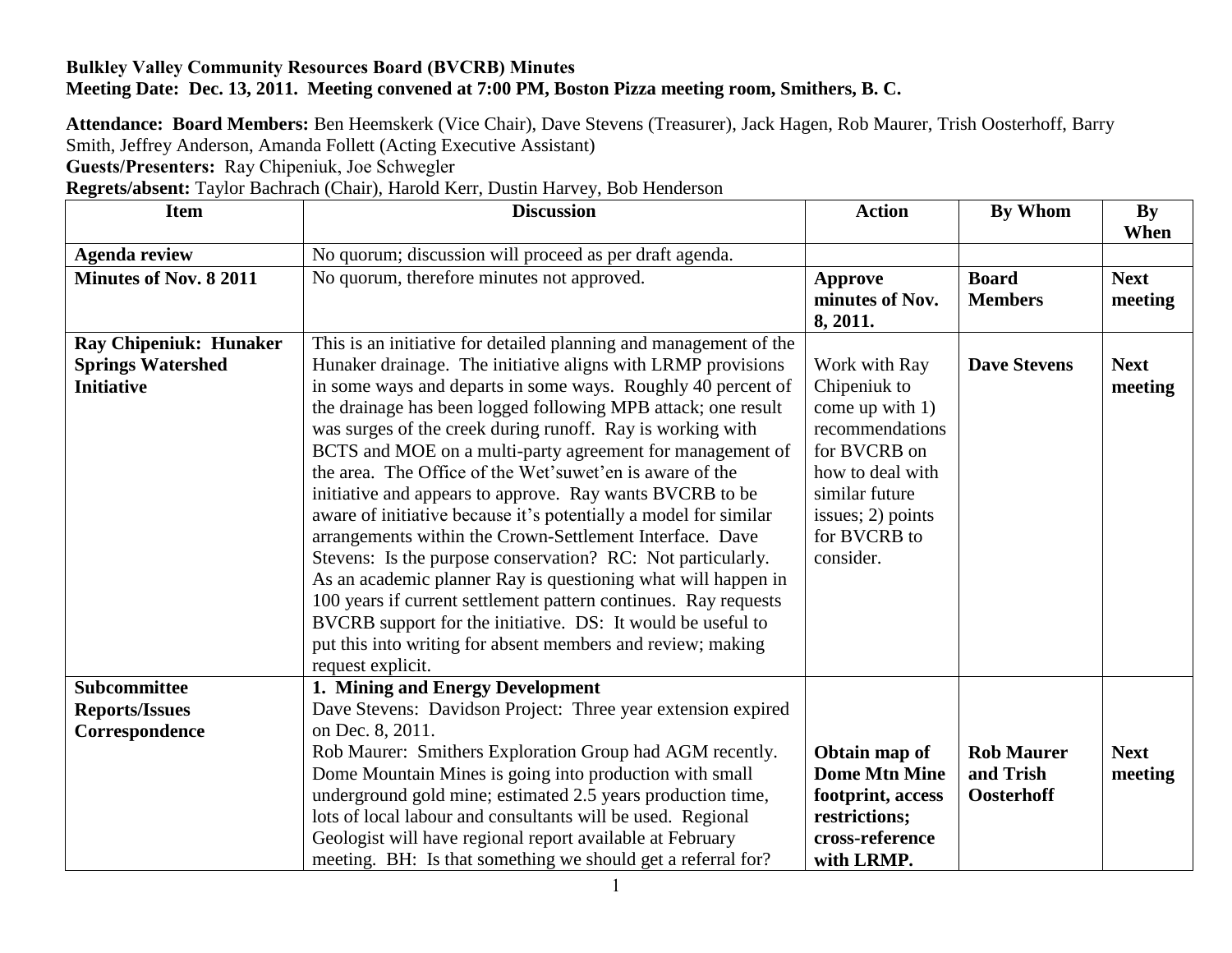| <b>Item</b> | <b>Discussion</b>                                                                                                                                                                                                                                                                                                                                                                                                                                                                                                                                                                                                                                                                                                                                                                                                                                                                                                                                                                                               | <b>Action</b>                                                   | By Whom                             | <b>By</b> |
|-------------|-----------------------------------------------------------------------------------------------------------------------------------------------------------------------------------------------------------------------------------------------------------------------------------------------------------------------------------------------------------------------------------------------------------------------------------------------------------------------------------------------------------------------------------------------------------------------------------------------------------------------------------------------------------------------------------------------------------------------------------------------------------------------------------------------------------------------------------------------------------------------------------------------------------------------------------------------------------------------------------------------------------------|-----------------------------------------------------------------|-------------------------------------|-----------|
|             | There is public recreation there. Jeff Anderson: Size of mine<br>meant no Environmental Assessment required. RM: Are there<br>concerns about infringing on snowmobiling? Trish Oosterhoff:<br>Will lose some terrain, but it is not a high-use area. BH: How<br>do we get in loop of getting referrals? JA: Might be easier to<br>look into it on our own.<br>2. Recreation<br><b>RAMP:</b> Ben Heemskerk: Summer RAMP Table is working on<br>Planning Unit 5, website and public contact points; first public<br>meeting will be end of January/early February; media release<br>submitted to Interior News and article coming in Northword;<br>Morgan Hite retained for mapping support; Ben is in contact<br>with NWCC GIS class for involvement.<br>Rod and Gun Club letter: Jeff Anderson: Letter does not<br>request information. DS: Difficult to bring a new Club rep into<br>meetings at this date. BH: RAMP meetings are not open to<br>public in order for Table members to feel comfortable stating | Prepare draft<br>response to Rod                                | <b>Ben</b>                          | When      |
|             | values; there will be public meetings later. Re: Conflict of<br>interest mentioned in letter: Ben has been asked to be clear<br>about which hat he's wearing at meetings. He is on his own<br>time for BVCRB/RAMP meetings and is not representing<br>government. Trish O: BVCRB chair should sign a response.<br>Ben Heemskerk: Replace<br>BS: That would create a connection between Taylor and the<br>Rod and Gun club, club will want to deal with Taylor from here<br>on.<br>With<br>BS: That would create a connection between the chair and the<br>Rod and Gun club, bypassing the recreation sub-committee role.                                                                                                                                                                                                                                                                                                                                                                                        | and Gun Club;<br>send out for<br>review.                        |                                     |           |
|             | <b>Board member bios:</b> Each member to put together short bio<br>stating what each member represents, what values are.                                                                                                                                                                                                                                                                                                                                                                                                                                                                                                                                                                                                                                                                                                                                                                                                                                                                                        | <b>Create</b><br>biographical<br>questions, Board<br>members to | Jill and Ben/<br><b>All members</b> |           |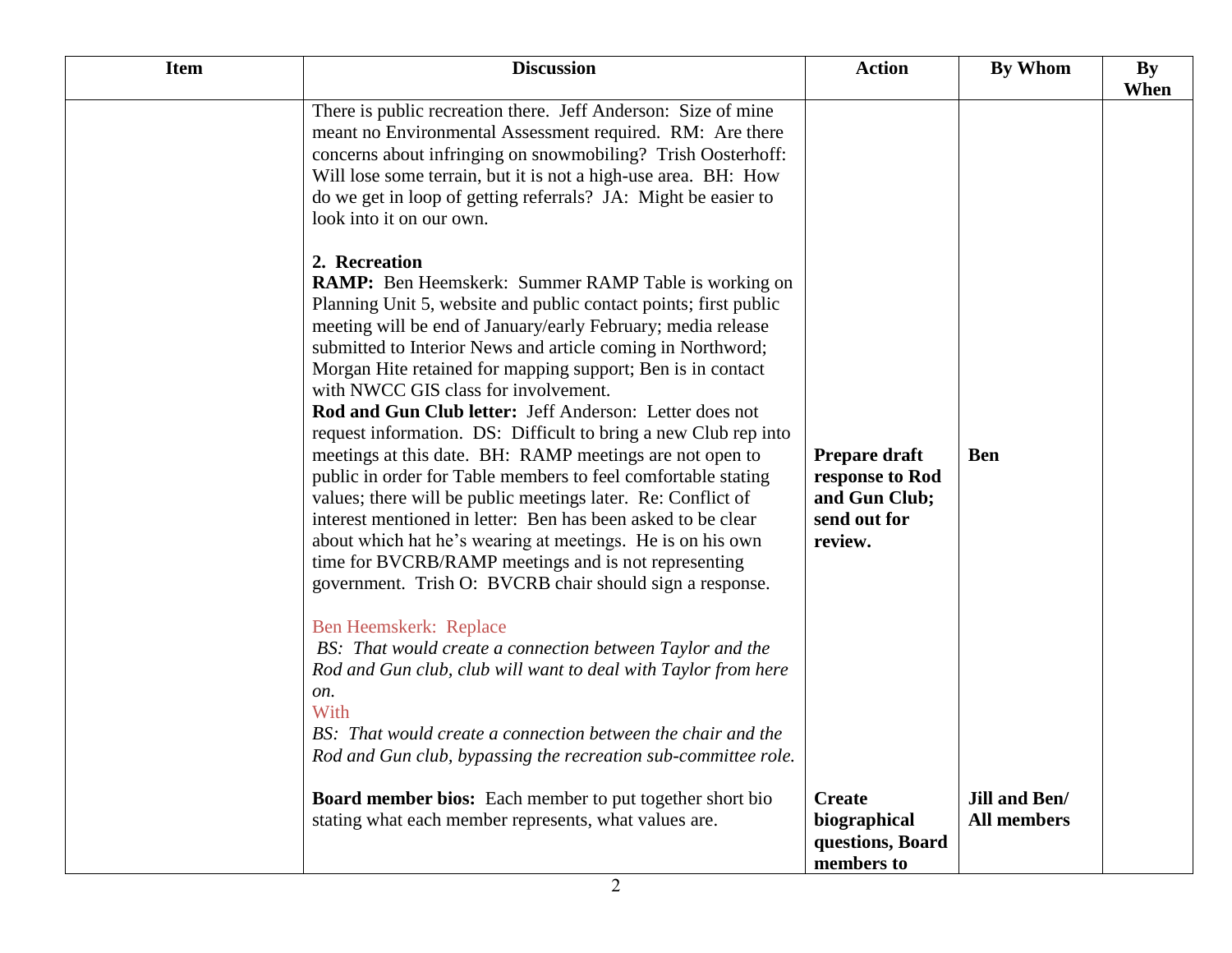| <b>Item</b> | <b>Discussion</b>                                                                                                                                                                                                                                                                                                                                                                                                                                                                                                                                                                                                                                                                                                                                                                                                                                                                                                                                                                                                                                                                                                                                                                                                                     | <b>Action</b>                                                                                             | <b>By Whom</b>                                                            | <b>By</b> |
|-------------|---------------------------------------------------------------------------------------------------------------------------------------------------------------------------------------------------------------------------------------------------------------------------------------------------------------------------------------------------------------------------------------------------------------------------------------------------------------------------------------------------------------------------------------------------------------------------------------------------------------------------------------------------------------------------------------------------------------------------------------------------------------------------------------------------------------------------------------------------------------------------------------------------------------------------------------------------------------------------------------------------------------------------------------------------------------------------------------------------------------------------------------------------------------------------------------------------------------------------------------|-----------------------------------------------------------------------------------------------------------|---------------------------------------------------------------------------|-----------|
|             | 3. Forestry, Range and Agriculture<br>Jack Hagen: Would like more information about Ray's<br>presentation; ski runs are permanent, yet logging would never<br>be allowed on face of the mountain; the feeling in the valley is<br>that we're getting away from roots of livelihood and industry;<br>industry created recreation access. Jack was doing tours for mill<br>this summer and everyone felt we should be re-planting dying<br>trees on ski hill.<br>Barry Smith: Spoke with Jane Lloyd-Smith and Jevan<br>Hanchard regarding <b>DDM</b> principals. PIR wants to harvest in<br>some areas where there are LRMP constraints, but are not<br>prepared to coordinate the planning work required. The DM has<br>discretion to override constraints somewhat. Glen Buhr has<br>worked on this. Board will wait to hear from Glen.<br>Telkwa Wildlife Habitat Area: Impact of imposing harvesting<br>constraints to protect caribou habitat is being determined.<br>Results will likely be out in spring.<br>Timber supply review: Technical analysis is complete.<br>Unlikely to be AAC uplift in response to mountain pine beetle<br>in Bulkley. Likely that there will be constraints on the landbase<br>generated from LRMP. | complete and<br>submit to Jill.<br>Send draft T of<br>R to the DM.<br><b>Wait for Glen's</b><br>response. | <b>Barry Smith</b><br>and Taylor<br><b>Bachrach</b><br><b>Barry Smith</b> | When      |
|             | <b>Telkwa Community Wildfire Management Plan:</b><br>Barry Smith: Need clarification from Ray Chipeniuk about<br>how the Telkwa Wildfire Management Plan will be<br>implemented in Hunaker drainage.                                                                                                                                                                                                                                                                                                                                                                                                                                                                                                                                                                                                                                                                                                                                                                                                                                                                                                                                                                                                                                  | <b>Contact Ray</b><br>about Telkwa<br><b>Wildfire Plan</b><br>and effects on<br><b>Hunaker Creek.</b>     | <b>Dave Stevens</b>                                                       |           |
|             |                                                                                                                                                                                                                                                                                                                                                                                                                                                                                                                                                                                                                                                                                                                                                                                                                                                                                                                                                                                                                                                                                                                                                                                                                                       | <b>Look into DM</b><br>involvement in<br>approval process<br>for wildfire<br>management.                  | <b>Jeff</b><br>Anderson                                                   |           |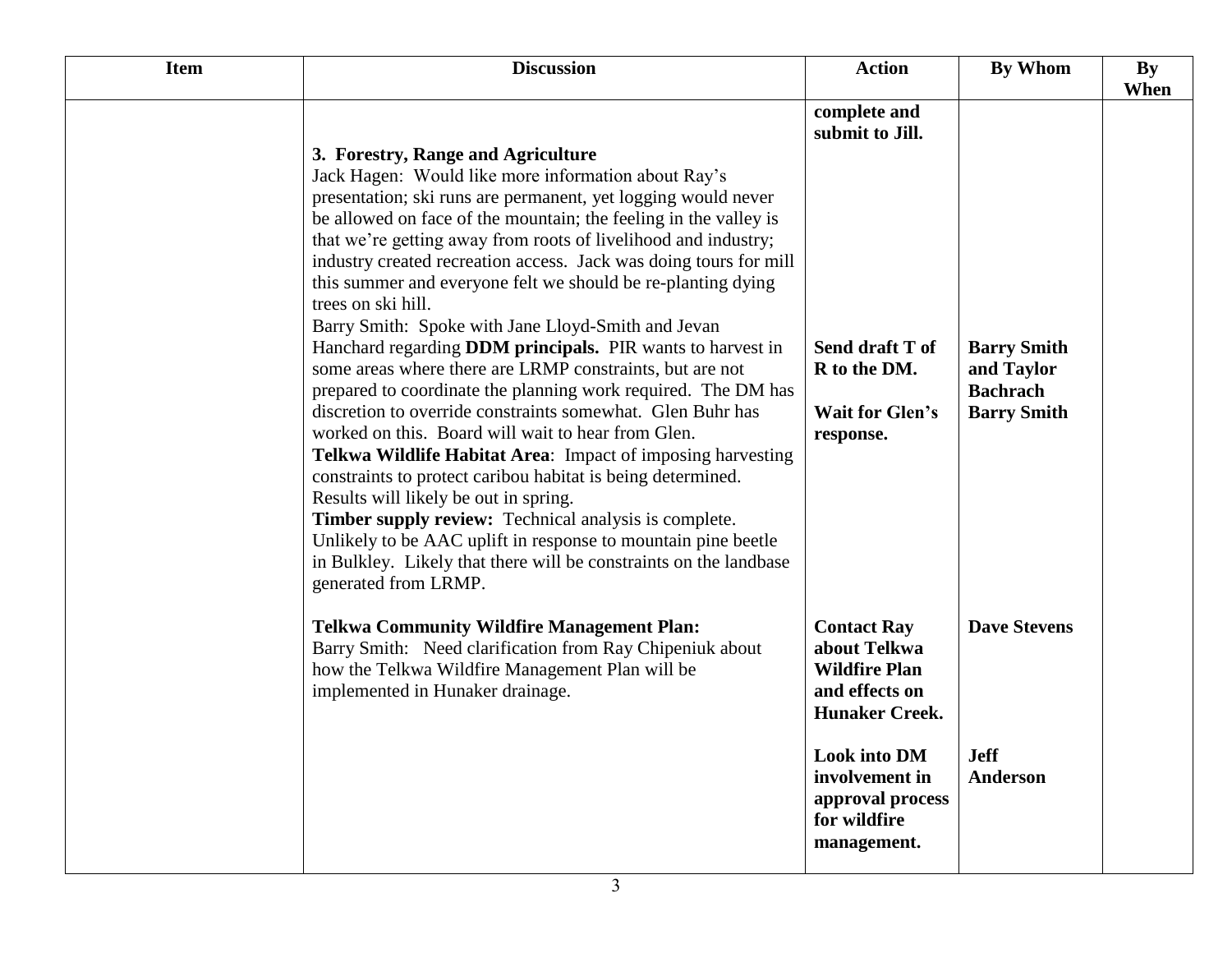| <b>Item</b>           | <b>Discussion</b>                                                                                                                                                                                                                                                                                                                                                                                                                                                                                                                                                                                                                                                                                                                                                          | <b>Action</b>                                                                                                                                                                                                                                  | <b>By Whom</b>                                                                       | <b>By</b><br>When |
|-----------------------|----------------------------------------------------------------------------------------------------------------------------------------------------------------------------------------------------------------------------------------------------------------------------------------------------------------------------------------------------------------------------------------------------------------------------------------------------------------------------------------------------------------------------------------------------------------------------------------------------------------------------------------------------------------------------------------------------------------------------------------------------------------------------|------------------------------------------------------------------------------------------------------------------------------------------------------------------------------------------------------------------------------------------------|--------------------------------------------------------------------------------------|-------------------|
|                       | 4. Referrals and Land Tenures<br>Barry Smith: BVCRB needs to come to consensus on whether<br>referrals are reviewed or not. Dave Stevens: Received email<br>from Jennifer at Front Counter advising him that BVCRB needs<br>to register in order to receive referrals.<br>Dave Stevens: Keen to see January community outreach<br>workshop move ahead. BH: Perhaps Board should have a<br>facilitated discussion about whether or not we take referrals.<br>BS: Board is not ready for this discussion. Rob Maurer: At a<br>future meeting we could dedicate 1 or 1.5 hours to discussing<br>this. Jeff Anderson: A facilitated discussion could provide<br>good direction. Jack Hagen: If Board does not review referrals,<br>how much development will slip under radar? | <b>Contact Front</b><br><b>Counter to get</b><br>registered for<br>referrals.<br><b>Begin looking</b><br>into whether<br><b>CRB</b> will be<br>strategic,<br>referral or<br>monitoring; use<br>facilitated<br>discussion or<br>something else? | <b>Dave Stevens</b><br><b>Ben</b><br><b>Heemskerk</b><br>and Bob<br><b>Henderson</b> |                   |
|                       | 5. Water and Fish<br>Jeffrey Anderson: Will follow up with Gottesfeld, Rabnett and<br>BWMT before next meeting regarding watershed-level<br>monitoring of water and fish.                                                                                                                                                                                                                                                                                                                                                                                                                                                                                                                                                                                                  | <b>Contact</b><br><b>Gottesfeld and</b><br>Rabnett, and the<br>BWMT,<br>regarding<br>watershed-level<br>monitoring of<br>water and fish.                                                                                                       | <b>Jeff</b><br>Anderson                                                              |                   |
|                       | 6. Monitoring and Land Use Plans<br>Barry Smith: This is a primary purpose of the Board but we do<br>very little. Jane Lloyd-Smith commented on lack of response to<br>2004 State of the Forest report; also, West Fraser is doing its<br>own monitoring with a report coming out soon, something<br>Board members should be aware of.                                                                                                                                                                                                                                                                                                                                                                                                                                     | <b>Ask West Fraser</b><br>to present<br>monitoring<br>results when<br>complete.                                                                                                                                                                | <b>Jack Hagen</b><br>and Barry<br><b>Smith</b>                                       |                   |
| <b>Administration</b> | Finances: Invoice for Kathy Wager is needed for BVCRB<br>operating funds.                                                                                                                                                                                                                                                                                                                                                                                                                                                                                                                                                                                                                                                                                                  | Prepare invoice<br>for Kathy<br>Wager.                                                                                                                                                                                                         | <b>Dave Stevens</b>                                                                  |                   |